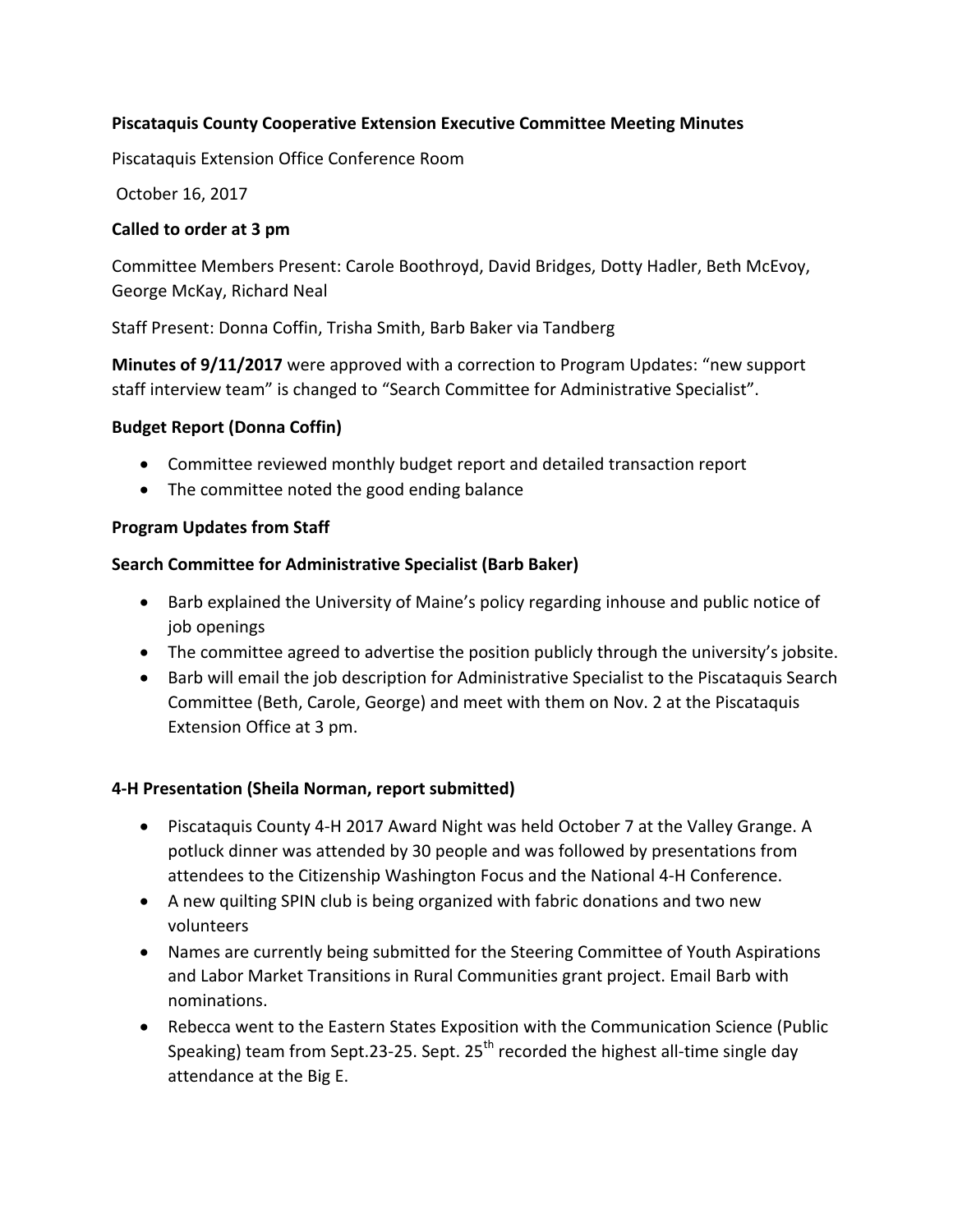• The fall Milo Afterschool program started on Oct 16, with 16 third and fourth graders, and runs for 6 consecutive Mondays. A STEM Ambassador from UMaine will lead the academic part of the program, using curriculum on seaweed from the state 4-H office.

#### Horticulture Presentation (Trisha Smith, report submitted)

- Six Master Gardener Volunteers (MGV) have completed a total of 112 hours from Oct 2015-Sep 2016. Donna mentioned that the Piscataquis Cooperative Extension is in talks with Aroostook County to offer more intensive training for Master Gardeners on topics that are popular, such as mushrooms.
- The number of Summer Meals served in Piscataquis County has risen considerably in 2017. Trisha's Piscataquis Passport program helped promote and incentivize participation.
- Tomatoes, cucumbers, beets, carrots, garlic and 134 pounds of spaghetti squash were harvested from the student garden. Last week, students tried roasted beets, homemade borscht and a raw shredded beet/carrot/cabbage salad. Spaghetti squash will be served in the cafeteria in November. The watering system at the SEDO student garden worked well this summer, except for a hose break in one area. Richard and George offer to be on call for such repairs in the future.
- Trisha, along with a MGV and any interested Executive Committee members to table at Dover Cove Farmer's Market on October 28 from 9am -I pm, to conduct the garden survey and promote Extension programs and events.
- Upcoming- garlic planting, October 19. Pumpkin sampling (with Sheila) October 26. Choose Health Food Fun Fitness 6- week afterschool program-schedule and location TBA.

### **Programs (Donna Coffin, report submitted)**

- Reviewed statistics on one-to-one contacts
- 25 people at Steve and Diane Hobart's SWCD Lifetime Achievement Celebration
- An additional 35 One Tomato Harvest surveys completed at the Guilford food cupboard, for a total of 68 completed surveys. Donna reports that Yellow Esterina wins for yield.
- 20 people attended the PCEDC Quarterly meeting in Brownville
- Barb Baker is the new supervisor for the support staff
- Upcoming- Recipe to Market: Is it for ME? Dec. 14 at the Piscataquis Extension Office, 9am – noon. Sign up online

### Unfinished Business (Donna Coffin, report submitted)

• Office space response- John Rebar, Executive Director of the University of Maine Cooperative Extension, responded to our request for compensation for providing office space for Amanda Miles, Accounting Support Specialist CL3 at the Dover-Foxcroft office.